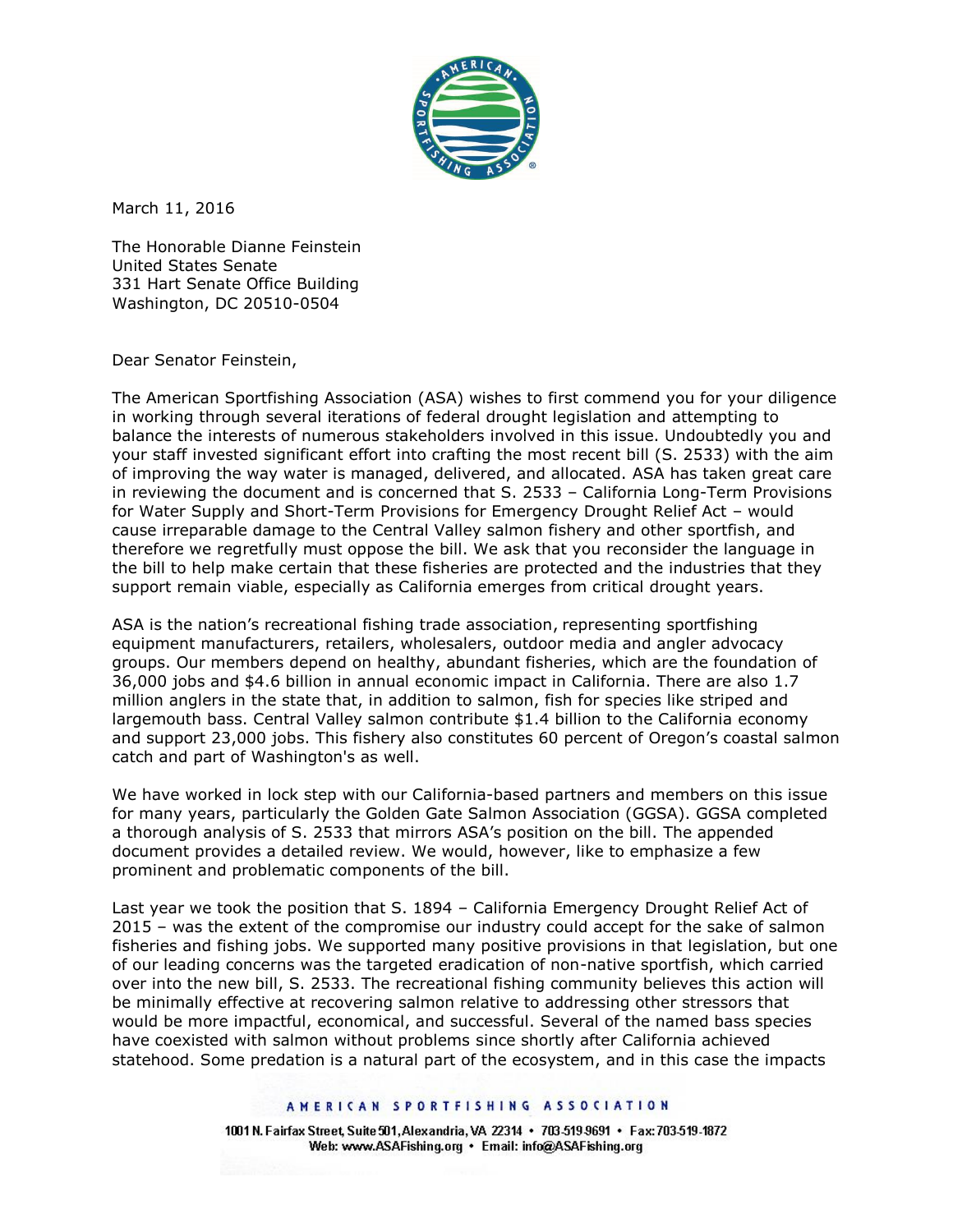of these interactions on salmon pale in comparison to the larger issues related to lack of water supply. Bass form a robust recreational fishery and, though they have some interactions with salmon, so do many other species, including the native pikeminnow. The eradication program would also set a dangerous precedent by giving federal agencies authority to infringe on state fish and wildlife management jurisdictions.

Another chief concern is that the maximum amount of water would be permitted to be pumped out of the Sacramento-San Joaquin River Delta to other parts of the state, compromising the survival of juvenile salmon at their most critical life stage. Though the fall run of Chinook salmon is not listed as endangered, it benefits from these state and federal environmental protections for the other runs, which could be circumvented according to S. 2533. The Endangered Species Act and biological opinions need to be upheld.

There are many strategies that can be taken to help salmon, and GGSA has laid out a collection of projects for this purpose, but without adequate water flows, temperatures and science based limits on pumping, salmon runs cannot survive, recover, and thrive. In direct correlation to the low survival rate of juvenile salmon in recent years has been the decline in fishing related businesses. Fishermen have sold their boats, marinas are empty, and sales are down, which has broader, negative repercussions on California's coastal economy.

We believe there is room for improving existing protections for salmon without targeting other sportfish in a manner that would not interfere with meeting the needs of other industries and private citizens. Again, we appreciate your efforts in undertaking this hugely important and complex task. Thank you for your consideration.

Sincerely,

latt B Gudes

Scott Gudes Vice President of Government Affairs

Cc: Chairwoman Lisa Murkowski, Ranking Member Maria Cantwell, Senator Boxer

### AMERICAN SPORTFISHING ASSOCIATION

1001 N. Fairfax Street, Suite 501, Alexandria, VA 22314 · 703-519-9691 · Fax: 703-519-1872 Web: www.ASAFishing.org . Email: info@ASAFishing.org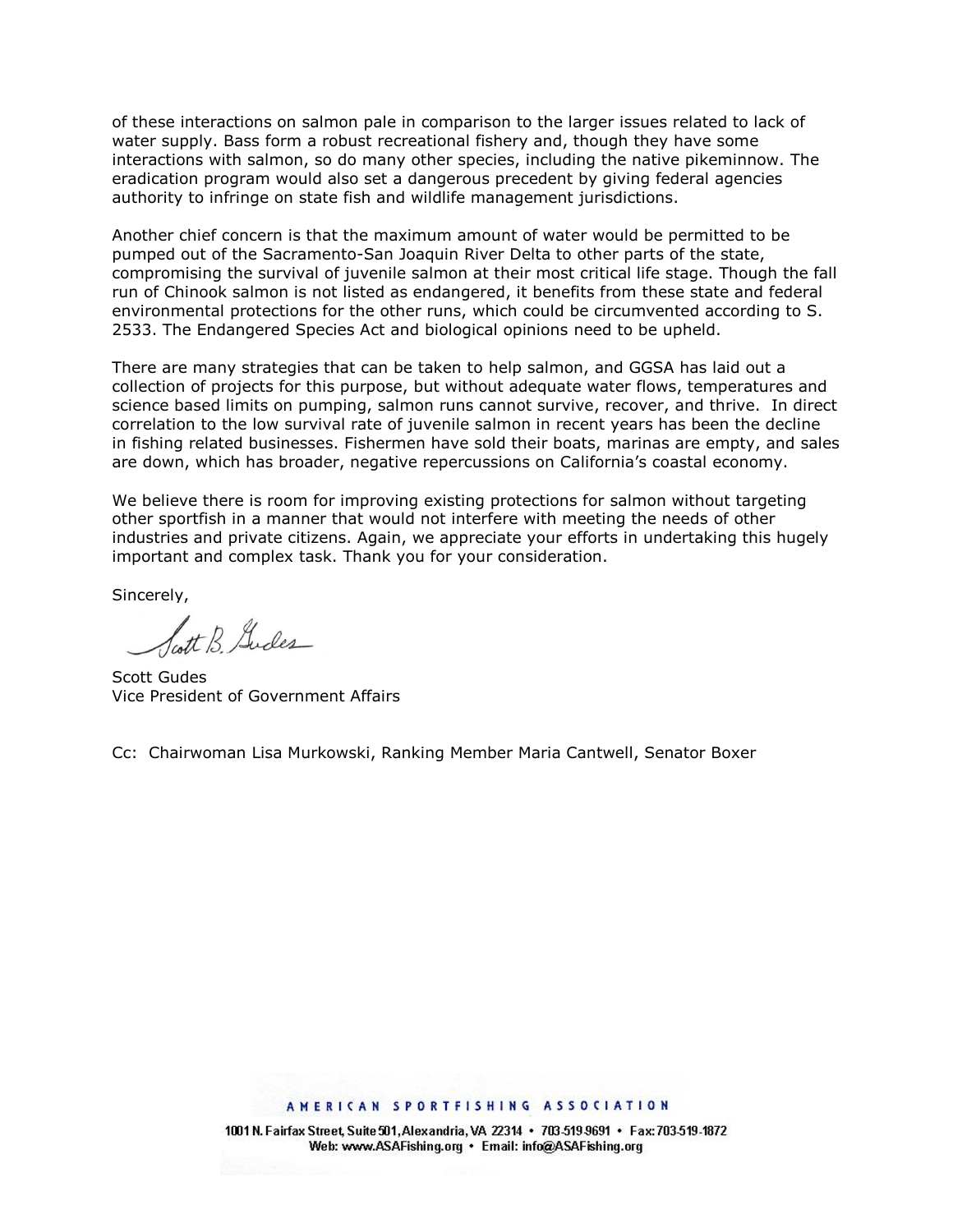# **"The New Voice of Salmon"**



# **Initial Analysis of S. 2533 - Senator Feinstein's Drought Bill**

This memo summarizes GGSA's initial analysis of S. 2533, the drought bill introduced by Senator Feinstein. On balance, S. 2533 likely would result in significant harm to salmon and the commercial and recreational salmon industry along the West Coast. GGSA opposes this bill.

**Salmon Need Stronger, Not Weaker, Protections During the Drought:** This is a critical time for Bay-Delta Chinook salmon runs, which, when healthy, support a \$1.4 billion dollar fishery and 23,000 jobs. Sacramento Basin fall run are the backbone of commercial and recreational salmon fishing south of the Columbia River. The fall run is not listed under the ESA, but protections for listed runs benefit the fall run and fishing communities. In addition, fishing is limited to protect listed runs, even though fishing did not cause these declines. Today, Bay-Delta salmon runs are at dangerously low levels.

- The drought and water mismanagement disastrously harmed salmon during 2014 and 2015, including the loss of 95% to 98% of juvenile wild Sacramento River fall and winter run salmon.
- The 2015 salmon season produced poor landings, far below projections. Only 112,400 salmon returned to the Sacramento Valley to spawn in 2015, below the minimum agency target.
- Given the three-year life cycle of salmon, the coming three years may be even more difficult for the salmon industry, as the remnants of more drought-affected year classes return to spawn.
- Fishermen are deeply concerned about a possible repeat of the 2008-2009 closure of the California salmon fishery, which included significant restrictions on the Oregon fishery.
- Federal agencies have stated that fish populations are so low that protections in 2016 must be  $stronger - not weaker - than during the past two years.$
- The closure of the California commercial crab fishery has made the fishing crisis significantly worse, because many commercial fishermen rely on crab and salmon. In the past, healthy crab landings have helped fishermen survive poor salmon seasons.

In short, the coming three years are critical to the long-term health of the West Coast salmon industry.

## **Provisions that Would Damage Salmon:** Major concerns regarding S. 2533 include:

- Weakening current federal protections for salmon under the ESA and other laws, such as:
	- $\circ$  Allowing worse flow conditions in the Delta and increased exports. (301(e)(4))
	- $\circ$  Locking in a 1:1 export to inflow ratio on the lower San Joaquin River for water transfers, which is less protective of salmon than current requirements.  $(302(b)(6))$
	- $\circ$  Mandating that the Delta cross-channel gates be kept open "to the maximum extent" practicable", increasing the loss of juvenile salmon to the Delta pumps.  $(302(b)(1)(A))$
	- $\circ$  Allowing higher levels of pumping during peak winter storm runoff, which is critical to moving juvenile salmon through the Delta to areas where they can survive.  $(303(c))$
	- $\circ$  Mandating averaging requirements that could harm salmon. (302(b)(12))

### **1360 Auto Center Drive • Petaluma, CA 94952**

855-251-GGSA • www.goldengatesalmonassociation.com